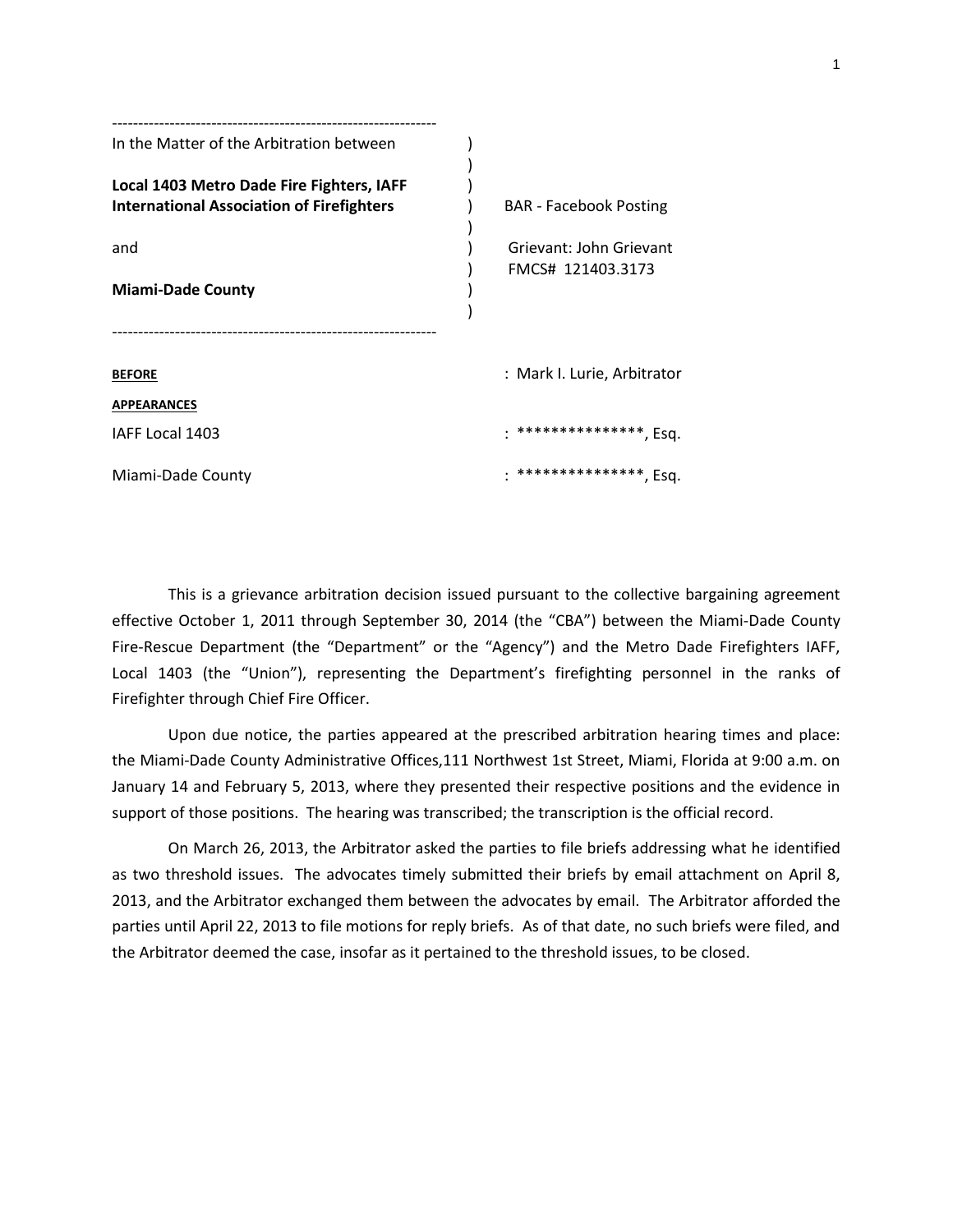### **BACKGROUND**

The CBA sets forth those working conditions of employment not otherwise mandated by statute or ordinance.<sup>1</sup> CBA, Article 3 recognizes management's right to discipline for just cause.<sup>2</sup> Article 4.8 stipulates that County Administrative Order 7-3 ("A.O. 7-3") is to be the governing policy for all disciplinary procedures.<sup>3</sup>

A.O. 7-3 states that an employee may be reduced in grade – meaning demoted – for good and sufficient reason, and that the demotion shall be "by the head of his department or designee as approved in Administrative Order 7-16…"<sup>4</sup>

Administrative Order 7-16 ("A.O. 7-16") states that approval of a demotion "…shall continue to be exercised only by a Department Director" or, in the Director's absence, by the "acting director" who has been "officially designated" by the absent Department Director to act in his behalf. The Department Director must obtain approval of such delegation of the disciplinary authority. A.O. 7-16, Part 1 states that the authority to demote is otherwise non-delegable.<sup>5</sup>

"Only the Department Director or, in his absence, the person officially designated by him to act in his behalf as 'acting director,' is authorized to dismiss an employee or reduce an employee in grade. These forms of discipline are non-delegatable."

 $\overline{a}$ 

2 ARTICLE 3 MANAGEMENT RIGHTS AND SCOPE OF THE AGREEMENT

- 3.2 These rights and powers include, but are not limited to, the authority to:
	- … f) Discipline or discharge employees for just cause;

4.8County Administrative Order 7-3, Disciplinary Action, will be the governing policy for all disciplinary procedures.

4 ADMINISTRATIVE ORDER No. 7-3 (1981), *POLICY*, in relevant part. Underlining is the Arbitrator's:

<sup>&</sup>lt;sup>1</sup> ARTICLE 1 PREFACE …

<sup>1.2</sup> It is the intention of this Agreement to provide, where not otherwise mandated by statute or ordinance in effect at the signing of this Agreement, for the salary structure, fringe benefits, and working conditions of employment of the employees covered by this Agreement, to prevent interruption of work and interference with the efficient operation of the County and to provide an orderly and prompt method for the handling and processing of grievances.

<sup>3.1</sup> The Union recognizes that the County possesses the sole right to operate and manage the Miami-Dade Fire Rescue Department and direct the work force and that the rights, powers, authority, and discretion which the County and the Department deem necessary to carry out its responsibilities and missions shall be limited only to the specific and express terms of this Agreement and not by implied obligations.

<sup>&</sup>lt;sup>3</sup> ARTICLE 4 GRIEVANCE PROCEDURE

Any employee may be... reduced in grade or dismissed by the head of his department, or designee as approved in Administrative Order 7-16, for any good and sufficient reason which will promote the efficiency of the County service. Negligence, dishonesty, insubordination, or conduct unbecoming a public employee are among such good and sufficient reasons. The aforementioned reasons should not be considered exclusive.

<sup>5</sup> ADMINISTRATIVE ORDER No. 7-16 (1981), *POLICY*, in relevant part. Underlining is the Arbitrator's:

In accordance with Section 2-47 of the County Code an employee may be... reduced in grade or dismissed by the Director of his department or the director's designee in the manner provided in an Administrative Order. This Administrative Order establishes the policy and procedure to effectuate such delegation. Department directors are specifically authorized to request approval of the delegation of disciplinary authority solely in accordance with this Administrative Order. Approval of the dismissal or demotion of an employee shall continue to be exercised only by a Department Director. Authority to suspend or reprimand may be delegated to an appropriate level of administration or supervision. The purpose of such delegation is to provide an appropriate distribution of administrative authority and an affirmation of specific responsibilities to supervisors in order to increase their accountability for disciplinary action. A closer proximity between lesser disciplinary offenses and the exercise of corrective action will improve the disciplinary system. Fairness to employees and effectiveness of the disciplinary system are consistent and important objectives of personnel management. Employees will have the right to discuss reprimands with Department Directors or Division Directors.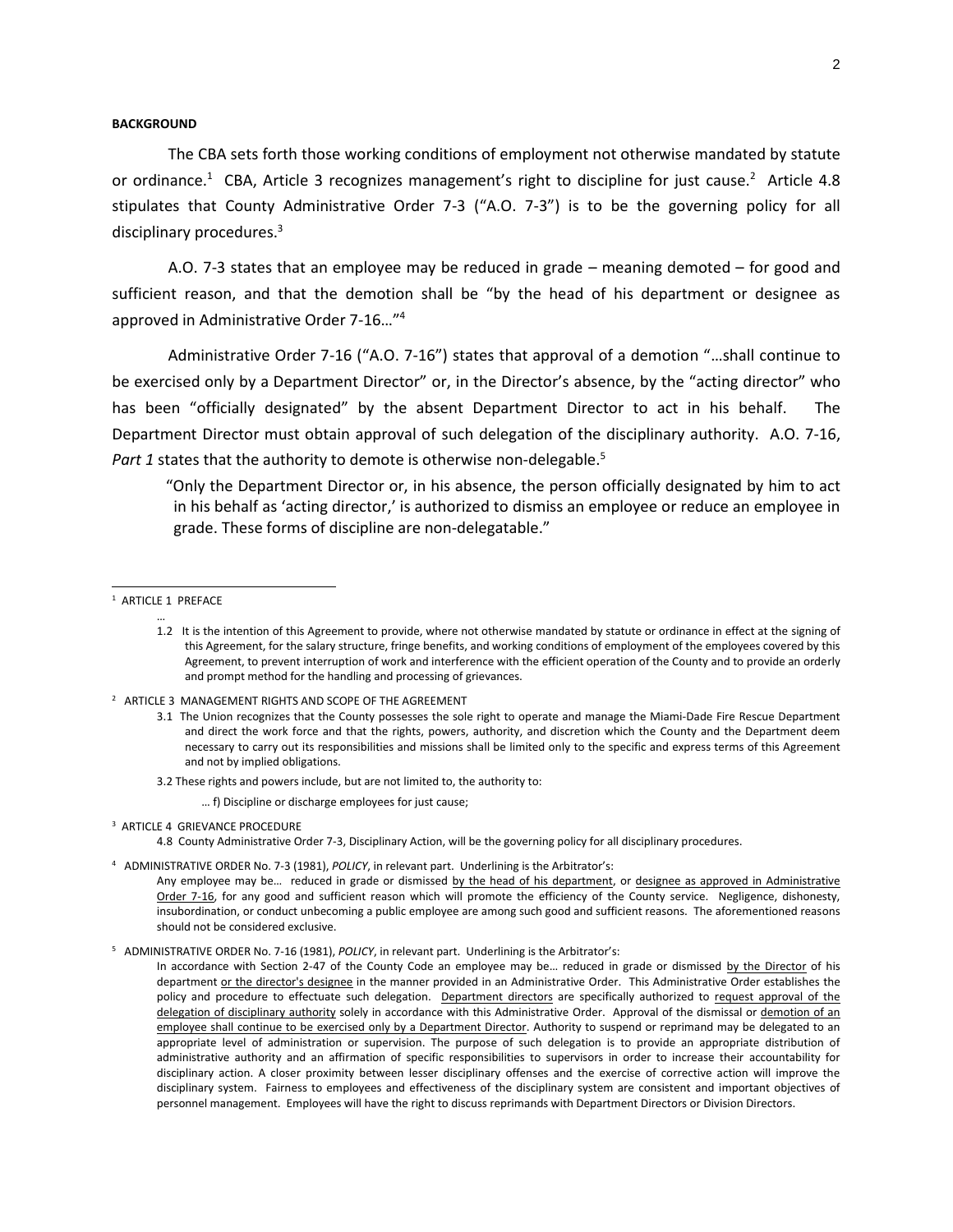The Department Director can delegate the authority to issue lesser discipline to subordinate administrators, for the purpose of increasing those subordinates' accountability for such lesser discipline.<sup>6</sup> That authority to delegate down the chain of command is not relevant to the facts of this case.

A.O. 7-16 references County Code Section 2.47, SUSPENSION, DISMISSAL, REDUCTION IN GRADE AND APPEALS, which states, in relevant part,

"Any employee may be suspended or reduced in grade or dismissed by the head of his department or designee thereof as approved in the manner provided for in an administrative order for any cause which will promote the efficiency of the service..."

CBA Article 4.8 gives the Union the option to appeal a demotion through the CBA's arbitration procedure. <sup>7</sup> Article 5 states that the Arbitrator may not construe or apply the CBA in a way that amends or supplements its terms, $8$  and may not rule on any matter that is not a grievance, as that term is defined in CBA Article 4; to wit, "…any dispute involving the interpretation or application of the terms of this Agreement." 9

On May 14, 2012, the grievant, John Grievant, was demoted two ranks, from Fire Captain to Fire Fighter, for an odious posting he made to his Facebook home page. By memorandum dated May 11, 2012, Assistant Chief for Operations, David Downey (who investigated the charges) issued his recommendation that Mr. Grievant be given "appropriate discipline." On May 13, 2012, Assistant Fire Chief Fernando Fernandez interviewed Mr. Grievant and, the following day, noted on the DISCIPLINARY ACTION REPORT (the "DAR") his recommendation of a 14-day suspension. The DAR passed to Fire Chief William W. Bryson who affirmed, in this arbitration proceeding, that it was his responsibility to determine the level of discipline.<sup>10</sup>

l

4.3 Each grievance when filed shall state with particularity the violation of the contract claimed, the facts of such violation, the Article of the contract violated and the remedy sought by the Union…

<sup>6</sup> PART II • AUTHORITY TO DELEGATE The Department Director may request approval of the delegation of authority to suspend an employee to a lower level of administration by making a specific request to the County Manager and placing on file with the Manager the exact title designation of those positions which shall be authorized to suspend.

<sup>7</sup> ARTICLE 4 GRIEVANCE PROCEDURE

<sup>4.2</sup> A "Grievance" shall be defined as any dispute involving the interpretation or application of the terms of this Agreement… Disciplinary actions shall not be subject to the grievance procedure.

<sup>4.8</sup> The parties agree that the Hearing Examiner System pursuant to Section 2-47 of the Code of Miami-Dade County shall be one method of disciplinary appeal. Except that the Union will have the option on behalf of a permanent status bargaining unit employee, to appeal the disciplinary actions of dismissal, demotion and suspension by utilizing the arbitration procedure contained in Article 5 of this Agreement…

<sup>8</sup> ARTICLE 5 ARBITRATION

<sup>5.6</sup> The arbitrator shall have no authority to change, amend, add to, subtract from, ignore, modify, or otherwise alter or supplement this Agreement or any part thereof or any amendment thereto…

<sup>9</sup> ARTICLE 5 ARBITRATION

<sup>5.5</sup> The arbitrator shall have no authority to consider or rule upon any matter which is stated in this Agreement not to be subject to arbitration or which is not a grievance as defined in Article 4…

<sup>10</sup> Transcript at pages 232-233

Q Now… one of your duties and responsibilities as the Fire Chief is to determine the level of discipline in the cases that come before you?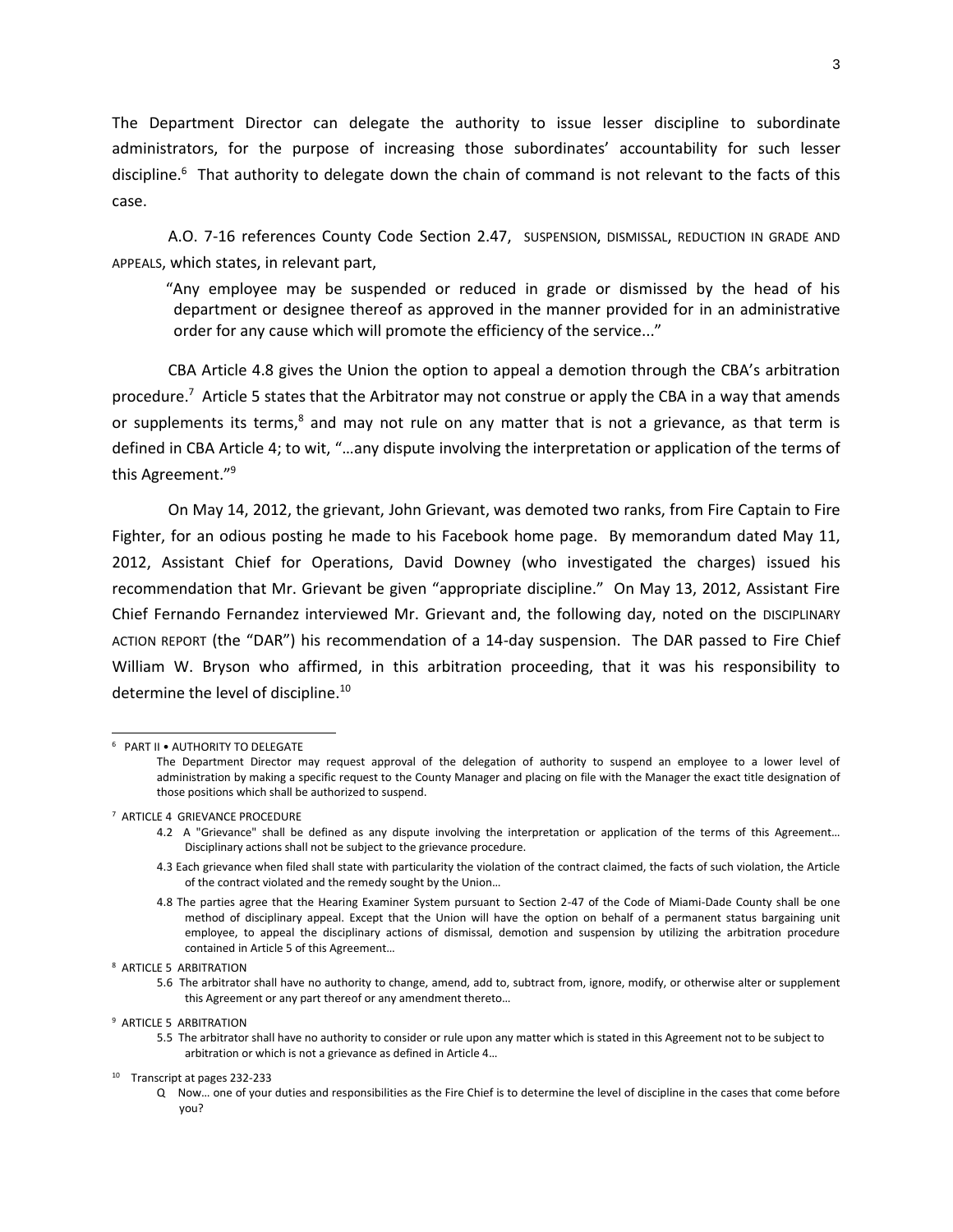In conversations between the two men that began on about May 3, 2012, Chief Bryson initially informed Mayor Gimenez that he intended to issue Mr. Grievant a suspension. Mayor Gimenez told Chief Bryson to either demote or discharge Mr. Grievant.

Chief Bryson testified that he believed that if he countermanded the Mayor's instruction and issued the suspension, he – Chief Bryson – would have to resign: "I didn't have option [of issuing a suspension], I don't believe." [Tr 258] Asked whether he – Chief Bryson – had "objectively determined that demotion was appropriate," the Chief answered "I signed the letter." [Tr 258] Chief Bryson's testimony is more fully set forth in the accompanying footnote.<sup>11</sup>

#### A That's correct.

 $\overline{a}$ 

- A …I did get a call from the Mayor… and I said, "Are you telling me to terminate Grievant yourself and, if I don't do it, what's going to happen?" And the Mayor didn't tell me what's going to happen. He just said, "Yes, I'm telling you to terminate." And when I got off the phone, I wrote him the appeal [to not discharge Grievant]… [Tr 250]
- A [On the morning of May 11<sup>th</sup>)... I got a call from the Deputy Mayor saying, "Demote Captain Grievant to firefighter."...
- Q Okay… Now are the meetings that we discussed… ending with… Chip Iglesias telling you that the Mayor said to demote, is that what… was the motivator or whatever for your signature and the words, "Reduction grade to FF" on the DAR?
- A Yes. [Tr 253-254]
- Q Now, you did have another choice, didn't you, on this?
- A Yes. I could have taken the choice of resigning.
- Q You could of given him [a suspension]…
- A No, I didn't have option, I don't believe. If I [had taken] that option, I would have just said to resign…
- Q …it was possible for you… to approve Chief Fernandez's [recommended] fourteen-day suspension…
- A It would have been a choice. It would have been a choice of being insubordinate and, yes, I could have done that. And whether it would have been [my] resignation or termination, you're right, that would have been a choice.
- Q …isn't it true that if the Mayor and Deputy Mayor were not involved in this matter, that you would have approved Chief Fernandez's recommendations for fourteen-day suspension?
- A Yes, that's true. [Tr 258]
- Q And why did you, as the Fire Chief, ultimately, determine that a demotion was the appropriate level of discipline as established by your letter of May 14th, 2012.
- A Well, in all honesty, it came down to taking Captain Grievant down to firefighter or terminating him. Those were my choices. Transcript, pages 234-235

On redirect examination, Captain Bryson testified as follows:

- Q … the demotion that you signed… you wouldn't sign on anything that you believe was improper?
- A It wasn't improper.
- Q Or illegal?
- A It wasn't illegal…
- Q And you, ultimately, objectively determined that demotion was appropriate as set forth in your letter of May 14th, 2012?
- A I signed the letter. [Tr 257-258]
- Q Nothing in the County rules preclude you from discussing the level of discipline in any discipline case with the Mayor or the Vice-Mayor; is that correct?
- A That's correct. [Transcript page 259]

<sup>&</sup>lt;sup>11</sup> Chief Bryson testified that the Assistant Mayor contacted him and told him that the Mayor wanted Grievant discharged. Here are relevant portions of Chief Bryson's testimony on cross examination: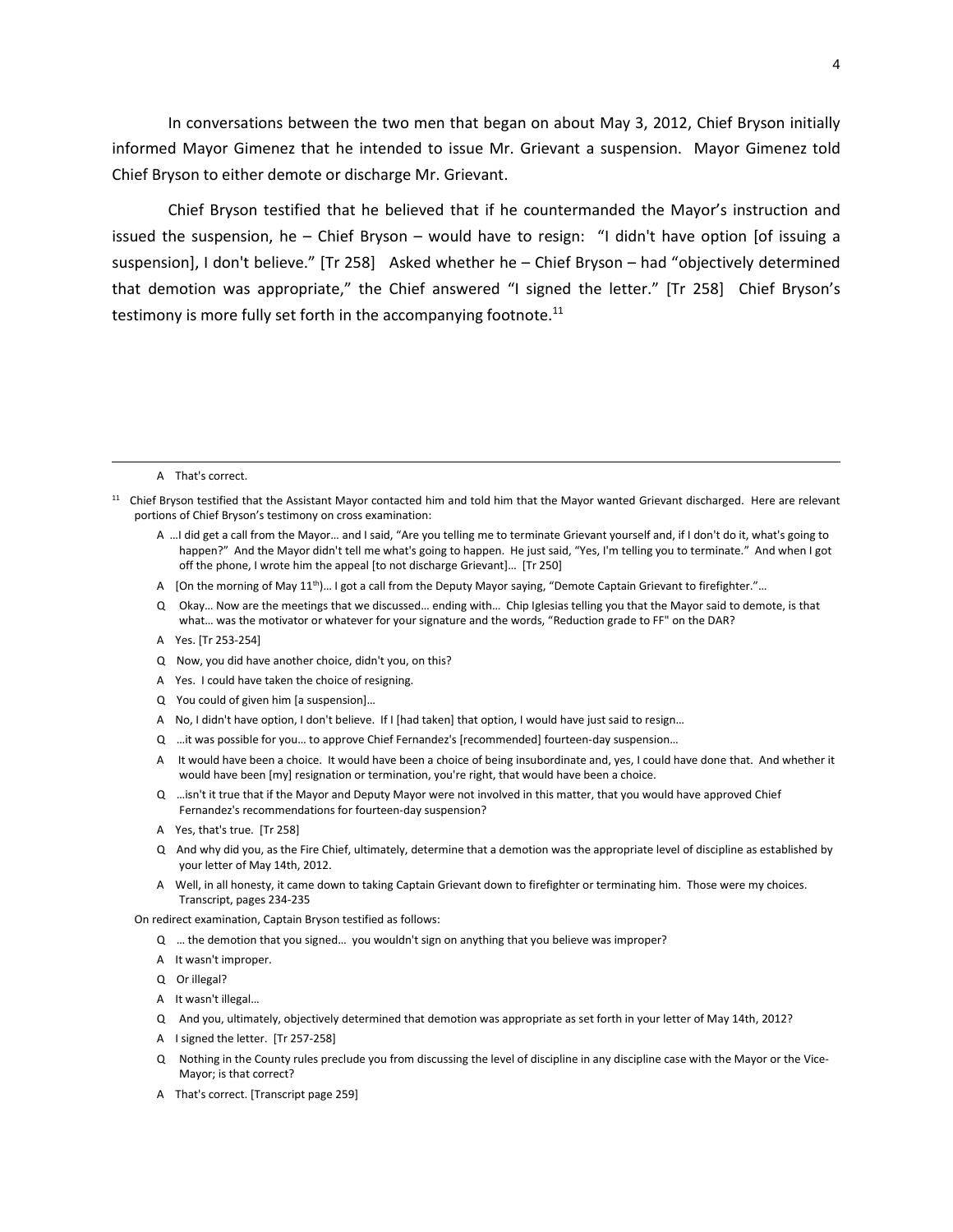Mayor Gimenez's testimony was that Chief Bryson had wanted to impose a level of discipline that he – Mayor Gimenez – had thought was insufficient.<sup>12</sup> He testified that, ultimately, Chief Bryson and he mutually agreed that Mr. Grievant should be demoted.<sup>13</sup> Mayor Gimenez testified that he interceded in the instant case because the news media had given Mr. Grievant's Facebook posting nationwide and intensive coverage. This had prompted the Mayor to become involved in "the kind of message we're sending to the country." [Tr 64] "The discipline in this case… is that… we're going to send a message, A, to the Captain; B, to the Fire Department; C, to the County; D, to the community, that we weren't going to tolerate this kind of behavior." [Tr 64-65]

The County Code empowers Mayor Gimenez to discipline Department Directors. The Mayor was questioned as to the source of his authority to discipline other County employees. He testified that, because he is in charge of Department Directors, it follows that he has ultimate authority over the discipline of every Miami-Dade County employee.<sup>14</sup> As for the limitations imposed by A.O. 7-3 and 7-16

A Yes.

 $\overline{a}$ 

- A As we discussed the issue, you know, and more, he and I, and at the end of the day, you know, I had to think about also the appropriate level. And so at the end, we sat down and we discussed it and we agreed on what the appropriate level should be.
- 14 Mayor Gimenez's testimony:
	- Q Okay. As the strong mayor, what authority do you have now over employee discipline?
	- A Well, most employee discipline is handled at the departmental level, but the directors -- I mean, I'm in charge of the directors, and, basically, I guess, in charge of all of the departments. So, therefore, I believe I have the ultimate authority over discipline of every employee of Miami-Dade County.
	- Q And as a strong mayor, do you approve discipline that reaches your desk now and sign off on it?
	- A Yes, I do. [Transcript, pages 52-53]
	- Q ... did you say that you had the ultimate authority to discipline?
	- A Yes, I think I do.
	- Q Doesn't the Code say the department head disciplines?
	- A It may, but I think probably most of that Code was written under the old -- the old not strong mayor form of government. So at the end of the day, I think I do have the ultimate say and discipline of Miami-Dade County.
	- Q Even though the Code says that it's a department head that disciplines within the department?
	- A Yes.
	- Q By the express language of the Code that's in existence, isn't it true that your authority to discipline is limited to the department heads?
	- A I don't believe so. I think the department heads work for me. So at the end of the day -- the department heads work for me.
	- Q That's correct.
	- Okay. So at the end of the day, you know, it's going to be my ultimate decision as to, you know, what happens in those departments.
	- Q Let me try it again. Isn't it true that the Code is written that it only expressly gives you the authority to discipline department heads?
	- A The Code is written I have to actually read the Code, you know, more directly. It absolutely allows me to discipline department heads.

<sup>12</sup> Mayor Gimenez's testimony:

A …And then once he got the facts together, he wanted a course of discipline that I didn't think was sufficient for us as a County. [Transcript, page 59]

Q [Initially]… did Chief Bryson give you his opinion of what the discipline should be?

Q What was that?

A He wanted some kind of suspension… I thought that that was too light. It was inappropriate… I, subsequently, met with some community leaders and folks, and we sat down and talked about this again. [Transcript pages 69-71]

<sup>13</sup> Transcript, Mayor Gimenez's testimony, page 72: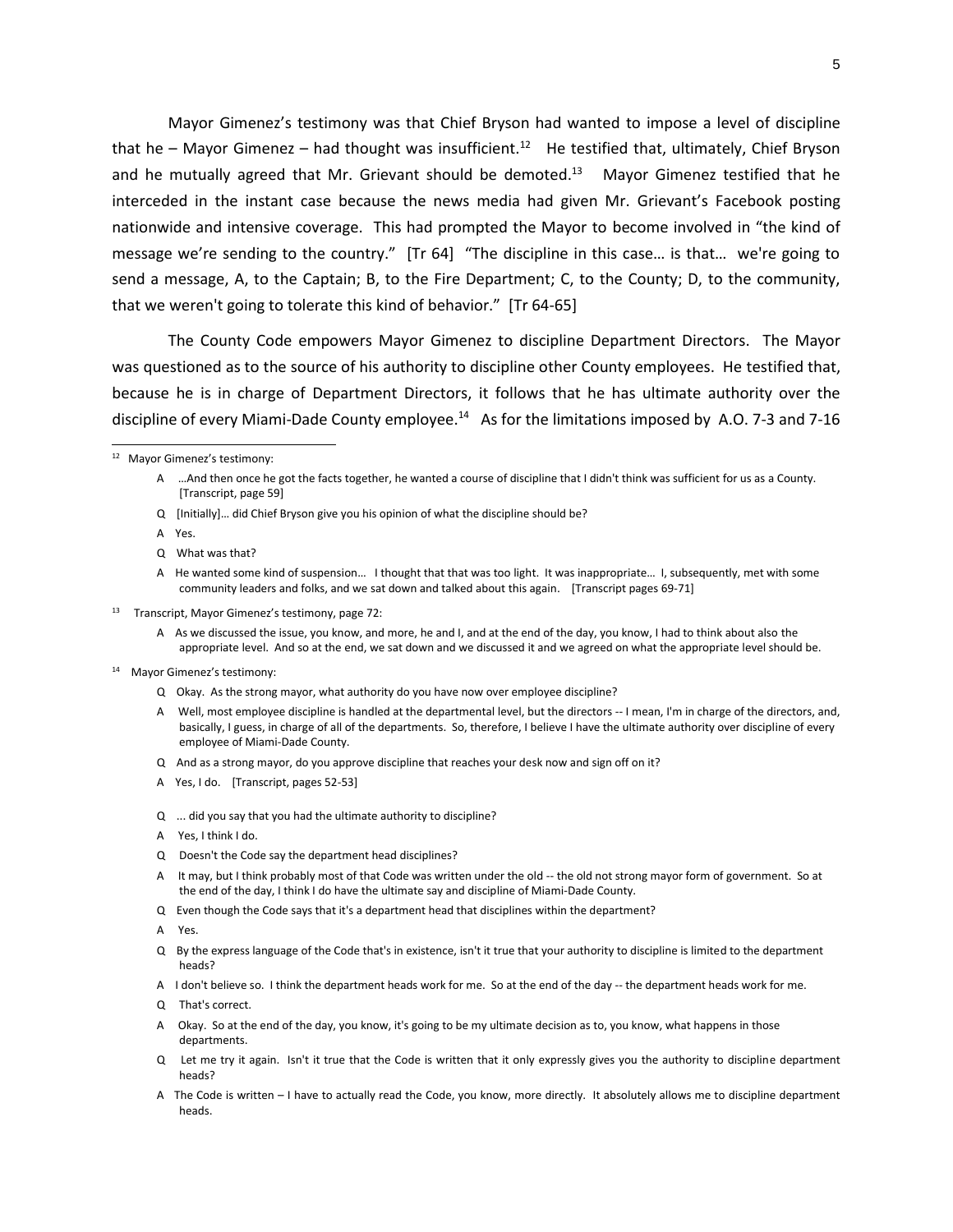as to who can decide upon the discipline to be issued Department employees, the Mayor testified, in substance, that because the adoption of those Administrative Orders in 1981 preceded the initiation of the strong-mayor form of government in about 2007, the latter superseded the former.

#### **THE ARBITRATOR'S INSTRUCTION**

In view of the foregoing, the Arbitrator instructed the parties to brief the following questions:

Assuming, *arguendo*, that Chief Bryson did not have the managerial discretion to do other than demote Mr. Grievant, as Mayor Gimenez instructed him to do, did this violate the CBA or County Administrative Orders?

If the alleged constraint of managerial discretion did violate Administrative Orders, had those Orders been superseded by the "strong mayor" form of government; if so, what documentation evidences that supersession? Argue the law, not the facts.

#### **THE COUNTY'S ARGUMENTS**

A 2006 County-wide referendum changed the Miami-Dade County Charter (the "*Charter*"), consolidating the authorities of the Mayor and County Manager (theretofore two individual positions) into the Mayor alone. Article 2, Section 2.02 of the *Charter* sets forth the powers of the Mayor. Section 2.02 of the amended *Charter* states, in relevant part, that the Mayor is responsible for the management of the County's administrative departments and that he has the powers to appoint, suspend, reprimand, remove and discharge any department director "with or without cause."<sup>15</sup> The Mayor thus has the authority to remove any director who does not follow his instructions.

The amendments to the *Charter* included the deletion of a Section that had prohibited the Mayor and County Commissioners from instructing the City Manager (or any of his subordinates) to fire a County administrative employee.<sup>16</sup> In its place, a new *Charter* Section imposed the same prohibition

The Mayor shall serve as head of the county government with the following specific powers and responsibilities:

- a. The Mayor shall be responsible for the management of all administrative departments of the County government and for carrying out policies adopted by the Commission. The Mayor, or such other persons who may be designated by the Mayor, shall execute contracts and other instruments, and sign bonds and other evidences of indebtedness. The Mayor shall serve as the head of the County for emergency management purposes.
- b. …

 $\overline{a}$ 

16 ARTICLE 3.05 - RESTRICTION ON MAYOR AND COMMISSION MEMBERS

Q The question was: Does it authorize you to discipline only department heads?

A I don't know the answer to that question. [Transcript pages 60-61]

<sup>15</sup> SECTION 2.02. - RESPONSIBILITIES OF THE MAYOR.

c. Unless otherwise provided by this Charter, the Mayor shall have the power to appoint all department directors of the administrative departments of the County. Appointment of these department directors shall become effective unless disapproved by a two-thirds majority of those Commissioners then in office at the Commission's next regularly scheduled meeting. The Mayor shall also have the right to suspend, reprimand, remove, or discharge any administrative department director, with or without cause.

Neither the Mayor or any County Commissioner shall direct or request the appointment of any person to, or his removal from, office by the Manager or any of the Manager's subordinates, or take part in the appointments or removal of offices and employees in the administrative services of the County, nor shall any subordinate of the Manager accede to such direction or request.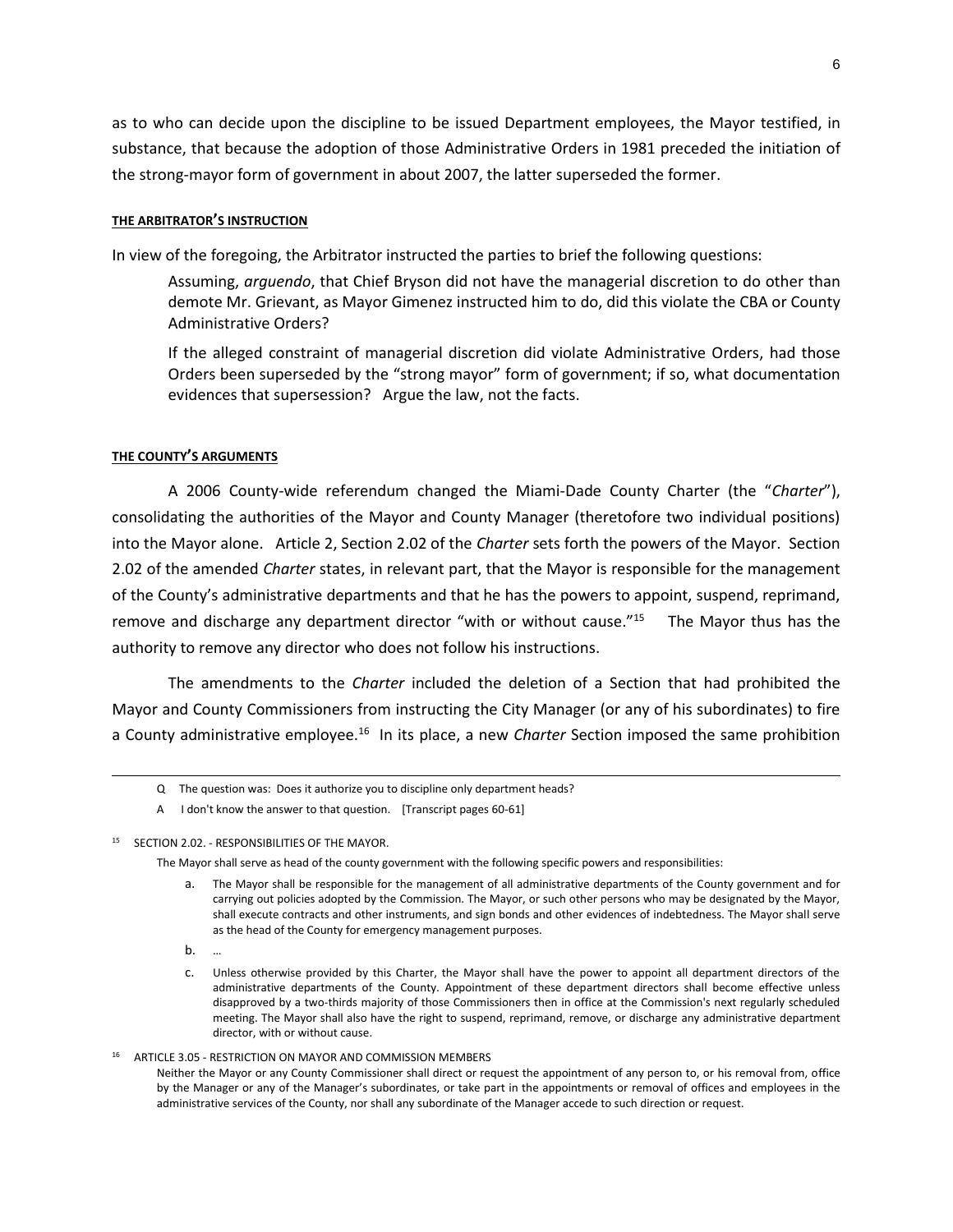on the County Commissioners but was silent about the Mayor.<sup>17</sup> The removal of that *Charter* restriction on the Mayor constituted tacit authorization for him to instruct any of his subordinates to fire County administrative employees. Given the Mayor's responsibility to manage the County's administrative departments (*Charter* Section 2.02) and the deletion of the proscription against his instructing the City Manager to remove any employee (Charter Section 3.05), Mayor Gimenez had the statutory authority to instruct Chief Bryson, his subordinate, to demote Mr. Grievant or himself face discharge.<sup>18</sup>

After the 2006 *Charter* amendments, there is no judicial ruling, arbitral ruling or County Attorney opinion that prohibits the Mayor from participating in matters concerning employee discipline. Nothing in the CBAs that came after the *Charter* amendment, and nothing in the language of Administrative Orders 7-3 or 7-16 expressly prohibits the Mayor from instructing a department director as to employee discipline.<sup>19</sup> The County complied with A.O. 7-3 when Chief Bryson issued the demotion letter after reviewing Mr. Grievant's personnel file and all of the pertinent facts pertaining to his misconduct.

As the Union construes the County *Charter*, if a County employee were to commit a heinous crime and the department director were to issue only a reprimand, there would be nothing that the Mayor could do to increase the discipline. On the other hand, if the Mayor has the authority to intercede, the disciplinary instructions he may give his department directors remain subject to arbitral and judicial review, thereby ensuring that the authority cannot be exercised arbitrarily.

County Administrative Orders are operating procedures issued by the Mayor.<sup>20</sup> Assuming that a conflict arose between the authority of the Mayor set forth in *Charter* Section 2.02 and an Administrative Order, the former would prevail. Nonetheless, no such conflict pertains in this case.

 $\overline{a}$ 

<sup>17</sup> SECTION 5.09. - RESTRICTION ON THE COMMISSION MEMBERS.

A. No Commissioner shall direct or request the appointment of any person to, or his or her removal from, office by any subordinate of the Mayor, or take part in the appointment or removal of officers and employees in the administrative services of the County, nor shall any subordinate of the Mayor accede to such direction or request.

<sup>18</sup> The County cited a 1934 case, *Ellis v. Holcombe*, 69 S.W.2d 449, 456 (Tex. Civ. App.) in which the court ruled that an executive mayor had the authority to direct his department heads to take disciplinary actions against their employee subordinates. The Arbitrator notes that, unlike the instant case, *Ellis v. Holcombe* did not deal with the terms of a collective bargaining agreement that sought to constrain the authority granted by the external law. The Arbitrator also notes that those constraints are the fundamental purpose of public collective bargaining agreements.

<sup>19</sup> As precedent, the County cites a 1934 Texas case, *Ellis v. Holcombe*, 69 S.W.2d 449, 456 (Tex. Civ. App.). In *Ellis*, the Houston city charter was changed. Before the change, the mayor could directly appoint or remove any civil service employee. The amended charter created a civil service commission that, the court found, created "an independent and exclusive method for the removal of… [civil service] employees." The court concluded that, wherever the civil service charter amendments conflicted with the mayor's pre-amendment authority, the former superseded and repealed the latter. The court ruled that the mayor lacked the authority to directly discharge a civil service employee but also ruled that, under the facts of that case, the mayor could instruct a department head to take an adverse action against a subordinate, and could discharge a department head who refused to do so.

<sup>&</sup>quot;This construction of the amendment in no way lessens the authority and duty of the mayor to be vigilant in requiring all officers and employees of the city to faithfully discharge their duties. If he learns, or is informed, that any of such employees are not so discharging their duties, he can, just as he did in this case, instruct the head of the department in which the employee is classified to make the removal or suspension, and such suspended employee could then appeal to the civil service commission for final decision of whether his removal should be made permanent. Under the civil service amendment the mayor or city council have power to remove any head of department when in their judgment the best interests of the city will be subserved thereby, and it follows that direction of the mayor to remove any employee for cause would be followed by any head of a department so directed who cared to retain his office."

<sup>20</sup> SECTION 5.02. ADMINISTRATIVE PROCEDURE.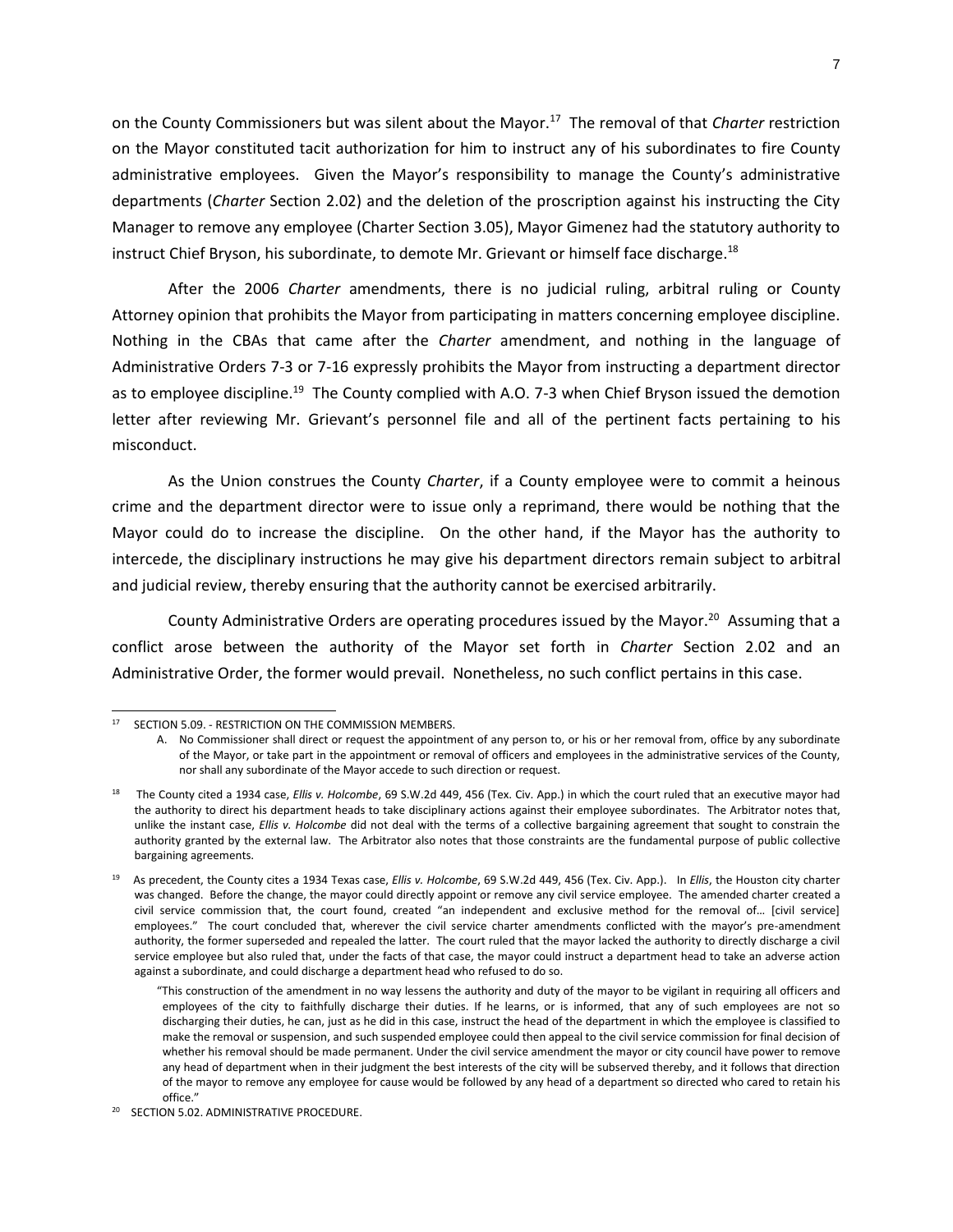CBA Article 4, GRIEVANCE PROCEDURE, states, in paragraph 4.8, that "County Administrative Order 7-3, Disciplinary Action, will be the governing policy for all disciplinary procedures." Administrative Order 7-3 states, in relevant part, that "Any employee may be… reduced in grade or dismissed by the head of his department…"<sup>21</sup> These provisions do not expressly limit the Mayor's powers. Under *Charter* Section 2.02, the Mayor is still "… responsible for the management of all administrative departments of the County government…" and has the right "… to suspend, reprimand, remove, or discharge any administrative department director, with or without cause." With the removal of the earlier *Charter's*  restraint on the Mayor's authority to instruct the City Manager (or any of his subordinates) to discharge a County administrative employee, Mayor Gimenez had the authority to instruct Chief Bryson to demote Mr. Grievant. Additionally, the Mayor had the authority to fire Chief Bryson if he refused to carry out that instruction. Quoting the County's brief:

"No longer does the Charter prohibit the Mayor from directing a County department head to remove a County employee from office nor prohibit a department director from acceding to a Mayor's directive as to employee discipline."

The County acknowledges that, under Administrative Orders 7-3 and 7-16, only a department director can discipline or discharge a civil service employee. It asserts, however, as the County's chief executive officer, the Mayor has the authority, *inter alia*, to give directions to his subordinates and to remove those directors who fail to comply with those directions.

# **THE UNION'S ARGUMENTS**<sup>22</sup>

l

The CBA states "County Administrative Order 7-3, Disciplinary Action, will be the governing policy for all disciplinary procedures." A.O. 7-3 gives the power to demote employees to the Fire Chief. A.O. 7-3 incorporates A.O. 7-16 by reference, and A.O. 7-16 states that "only" the department director or his designee may reduce an employee in grade and that the authority is non-delegatable. The Mayor's imposition of a demotion violated these County policies.

The consolidation of the offices of the Mayor and the County Manager into the Mayor alone did not invest the Mayor with powers beyond what each office had previously possessed separately.<sup>23</sup> The

The Mayor shall have the power to issue and place into effect administrative orders, rules, and regulations. The organization and operating procedure of administrative departments shall be set forth in regulations, which the Mayor shall develop, place into effect by administrative orders, and submit to the Board.

<sup>&</sup>lt;sup>21</sup> The same language appears in the Miami-Dade County Code. Charter Article 1, board of county commissioners, states that the Board of County Commissioners ("the Board") …shall be the legislative and the governing body of the county." Section 2-47 of the County Code, suspension, dismissal, reduction in grade and appeals, states, *inter alia*,

<sup>&</sup>quot;Any employee may be suspended or reduced in grade or dismissed by the head of his department or designee thereof as approved in the manner provided for in an administrative order for any cause which will promote the efficiency of the service…"

 $22$  In its brief on the threshold issues posed by the Arbitrator, the Union offered arguments regarding (1) whether Mr. Grievant's demotion had been for substantive just cause and (2) whether Mayor Gimenez had complied with the AO 7-3 requirements for the deciding official's review of the complete investigation and of the employee's work record. The Arbitrator will not consider those arguments in this decision but shall address solely the question of whether, assuming *arguendo* Mayor Gimenez and not solely Chief Bryson made the decision to demote, his doing so violated the CBA.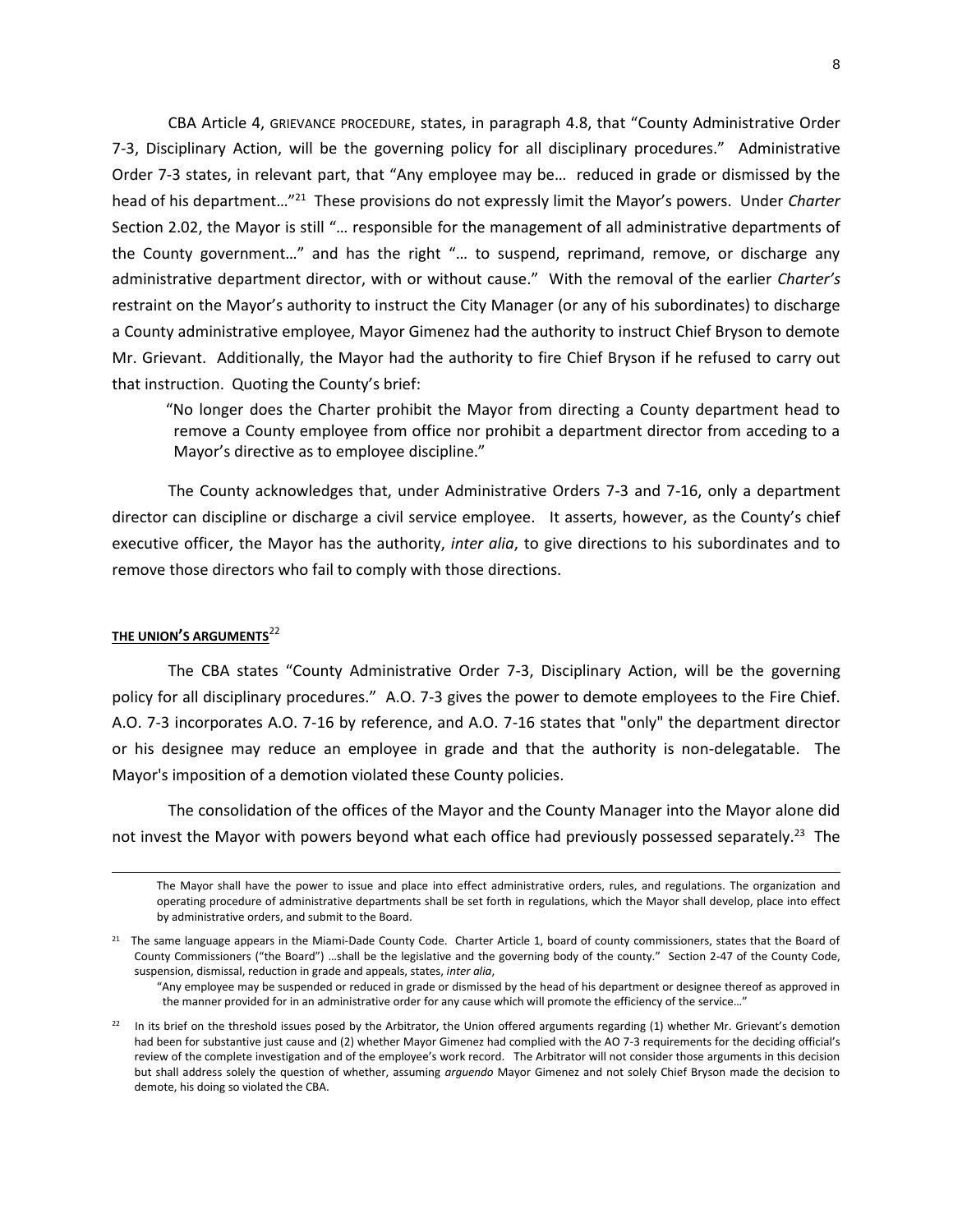*Charter* gives the Mayor defined and thus limited disciplinary authority: he can "suspend, reprimand, remove, or discharge any administrative department director, with or without cause."

The issue of whether the "strong mayor" form of government supersedes Administrative Orders 7-3 and 7-16 is not properly before the Arbitrator. The Arbitrator may consider only the meaning of the CBA and of Administrative Orders 7-3 and 7-16, and he can consider those Orders only because they have been made a part of the CBA. The Arbitrator may not add to the terms of the CBA and, especially, may not add a new disciplinary role for the Mayor.

23 This was confirmed by the Third District Court of Appeal of Florida in *Citizens for Reform v. Citizens v. Open Government v. South Florida AFL-CIO and TWU Local 291* (2006), (hereinafter, "*Citizens*"). Here are relevant excerpts:

The Florida Constitution of 1885 provides, with respect to Miami-Dade County, that:

 $\overline{a}$ 

The electors of Dade County, Florida, are granted power to adopt, revise, and amend from time to time a home rule charter of government for Dade County, Florida, under which the Board of County Commissioners of Dade County shall be the governing body.

The issue presented on appeal is whether the proposed amendment to the Charter effectively removes the Miami-Dade County Commission as the "governing body." … "Indeed, the proposed changes to the Miami-Dade Charter would transfer to the Mayor a great deal of control over the administration of County government. Appellees suggest that subsumed within the issue of whether or not the proposed amendment effectively removes the Miami-Dade County Commission as the "governing body" lies the question: Who controls the administration of county government? It is suggested that the answer to this latter question ultimately decides the issue before us. Thus, Appellees argue that the proposed amendment takes control over the administration of county government away from the County Commission and, as a result, removes the Commission as the "governing body."

However, such administrative powers have never rested with the County Commission and, in any event, are not the source of the Commission's governing authority. Instead, the proposed amendment primarily alters the administrative powers of the Mayor and those of the County Manager.

These powers of administration, which are currently held by the County Manager, are not "governing body" powers. Otherwise, the County Manager and not the County Commission would be the "governing body." Under the present Charter, the County Manager is not a member of the Commission but is responsible for "carrying out policies adopted by the Commission." Similarly, under the proposed amendment, the Mayor would not be a member of the Commission but would be responsible for "carrying out policies adopted by the Commission." Although undoubtedly important, the powers of administration serve to carry out and implement the decisions of the "governing body." Therefore, almost by definition, the proposed transfer of administrative duties from the County Manager to the Mayor would not alter the status of the Commission as the County's "governing body." …

Under both the Charter and the proposed amendment, administrative powers exist to carry out the policies adopted by the Commission. Thus, it is clear that the powers of administration must conform to the dictates and policies of the County Commission and not vice-versa. …

Appellees' constitutional challenge is premised upon a flawed comparison between the proposed "Executive Mayor" and the Executive branches of the federal and state governments. Appellees contend that the proposed amendment would effectively equip the Mayor with Executive branch-type powers and, thereby, remove the County Commission as the governing body. However, when analyzed closely, that would not be the case. As we have noted earlier, the proposed Executive Mayor would only be acquiring administrative powers that currently reside with the County Manager. These powers pale in comparison to powers exercised by the Executive branches of federal and state governments.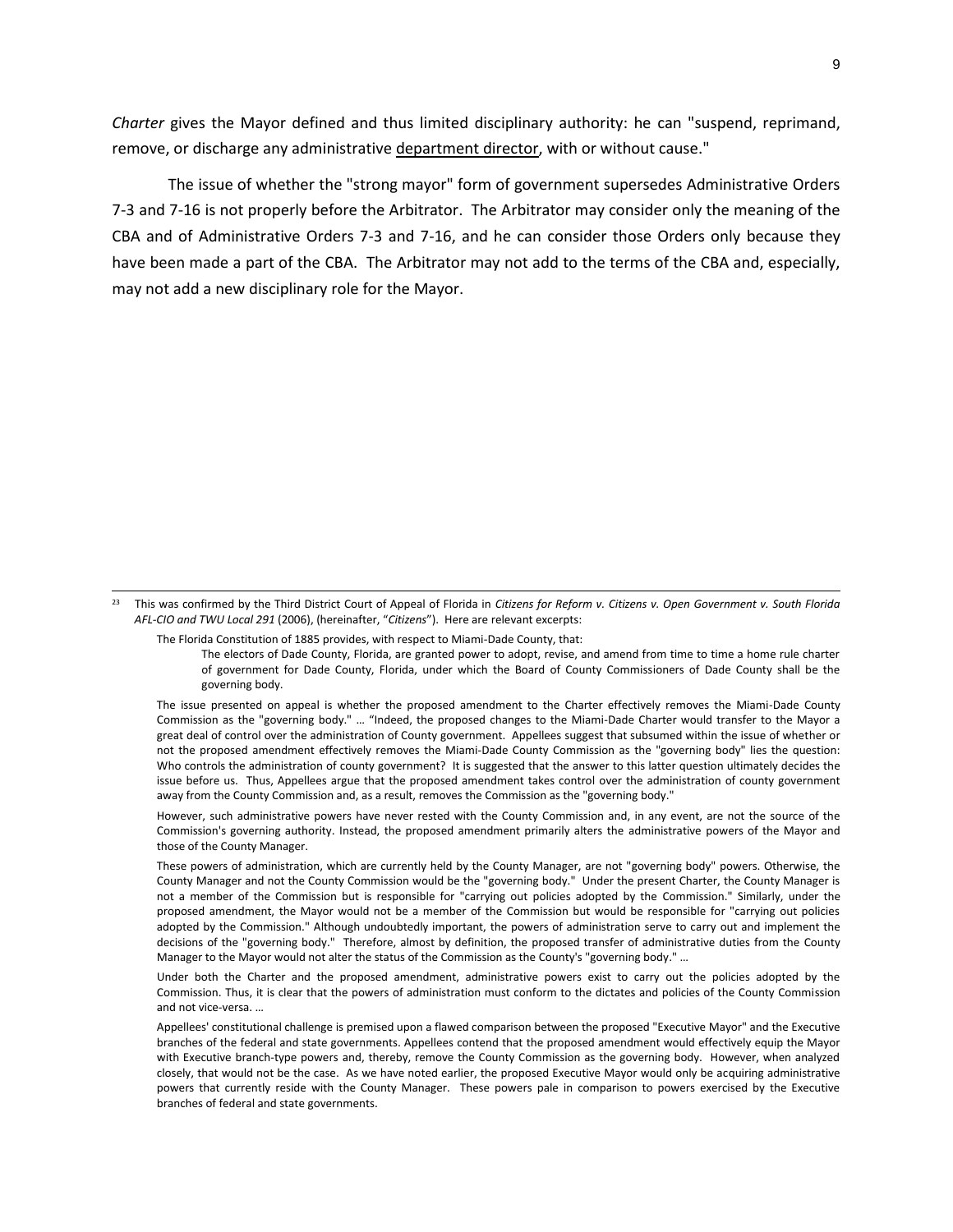There are no regulations or administrative orders that allow the Mayor to discipline all County employees. Instead, the Mayor must follow the "dictates and policies of the County Commission."<sup>24</sup> Section 2-47 of the County Code states that "[a]ny employee may be ...reduced in grade ...by the head of his department..." Both before and after the *Charter* amendment, the right to demote civil service employees resided with the department directors and not with the County Manager, and not with the County Commissioners, and not with the Mayor. The County's claim as to the Mayor's authority would permit him to disregard every ordinance, order, orregulation governing County administration.

The Mayor made the decision to demote Mr. Grievant, and Chief Bryson carried out the Mayor's decision by signing the demotion letter. Chief Bryson did so only because he believed that he had no discretion to do otherwise. If Mayor Gimenez had possessed the authority to demote Mr. Grievant, as the County claims, he could have issued the discipline himself, rather than have the pretense of Chief Bryson's participation in the decision. The "strong mayor" amendments do not supersede the CBA and the Administrative Order incorporated therein by reference.

## **DECISION**

 $\overline{a}$ 

The Union's appeal of the demotion of Mr. Grievant is under the auspices of CBA Article 4.8. The issue is whether there was just cause for his demotion. The term "just cause" encompasses three questions: whether the substantive charges have been proven; whether the severity of the discipline was grossly disproportionate to the severity of the proven infractions; and whether the CBA's procedural requirements for the issuance of the adverse action have been complied with.<sup>25</sup> In this instance, the last of these questions – whether CBA Article 4.8 has been complied with – is a threshold question. It is a threshold question because if three things are proven –

- (1) that under CBA Article 4.8 Chief Bryson *alone* was to have made the decision to demote,
- (2) that Mayor Gimenez instructed Chief Bryson to demote Mr. Grievant and
- (3) that, *but for* the Mayor's instruction, Chief Bryson would have imposed a 14-day suspension

– then Article 4.8 will have been breached, the breach will have been material, and the demotion will therefore not have been issued for just cause.

CBA Article 4.8 incorporates A.O. 7-3 which states, in relevant part, that "Any employee may be… reduced in grade or dismissed by the head of his department, or designee as approved in Administrative Order 7-16…" [Underlining added] A.O. 7-16 establishes the policy and procedure

<sup>24</sup> SECTION 5.02. - ADMINISTRATIVE PROCEDURE.

The Mayor shall have the power to issue and place into effect administrative orders, rules, and regulations. The organization and operating procedure of administrative departments shall be set forth in regulations, which the Mayor shall develop, place into effect by administrative orders, and submit to the Board.

<sup>&</sup>lt;sup>25</sup> Even where the cba contains no formal procedures, just cause requires due process. On the other hand, formal procedures that may be breached but that constitute only harmless error are generally ignored.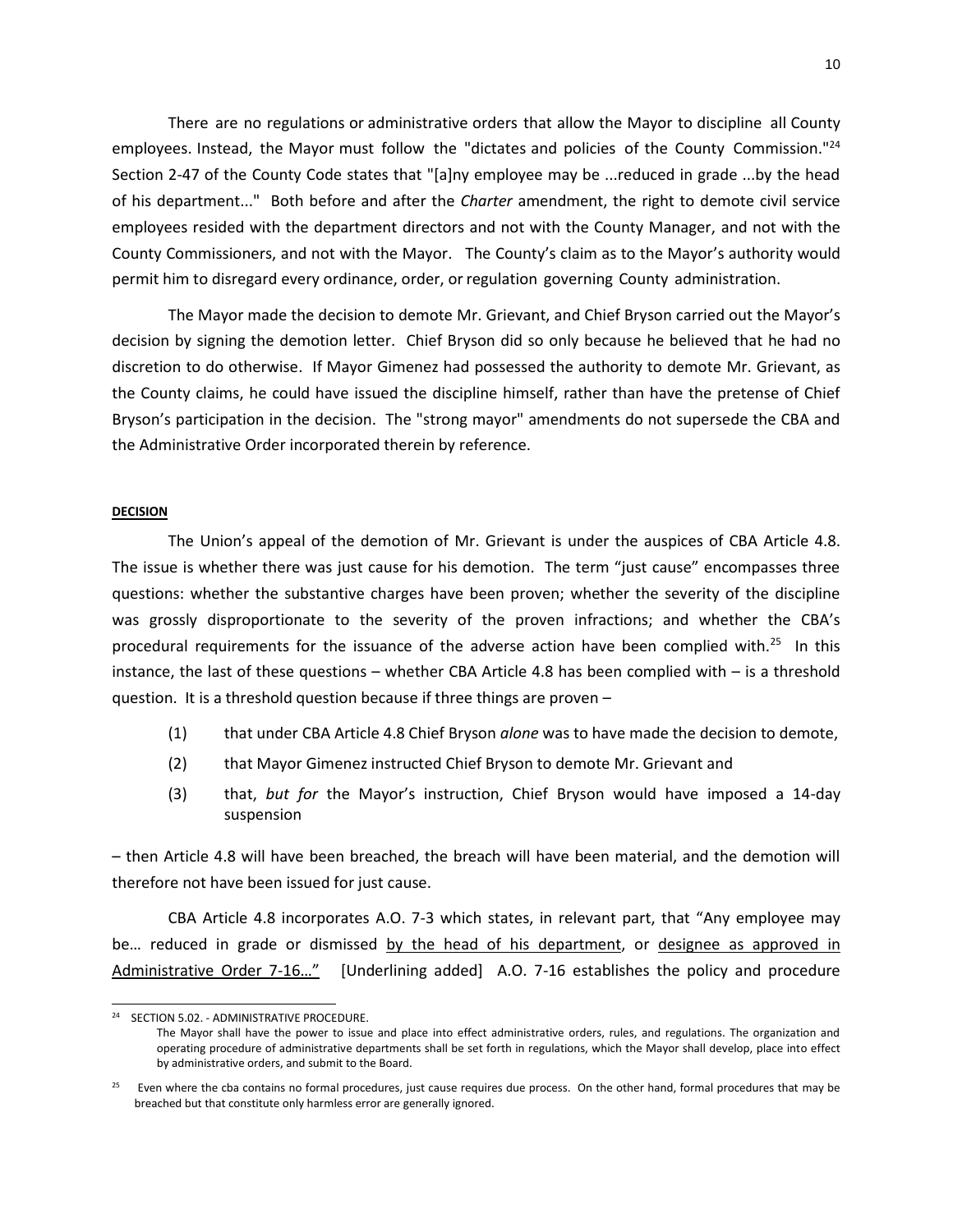under which a department head can delegate certain discipline to a supervisor (i.e., a subordinate of the department head). The policy underlying such delegations is to "increase [the supervisor's] accountability for disciplinary action." (That is, delegation is to the person *down* the chain of command closer to the affected employee.) However, A.O. 7-16 states that demotion "shall continue to be exercised only by a Department Director." More precisely,

"Only the Department Director or, in his absence, the person officially designated by him to act in his behalf as 'acting director', is authorized to dismiss an employee or reduce an employee in grade. These forms of discipline are non-delegatable."

The County argues that the Mayor has the statutory right to demote civil service employees and that this statutory right supersedes the language of A.O.s 7-3 and 7-16. The County's arguments consist of both the intent of the external law pertaining to the strong mayor form of government, and the operational risk of not empowering the Mayor to countermand a department director who exercises poor judgment.

The Arbitrator finds as follows. The meanings of A.O.s 7-3 and 7-16 are unambiguous. The Administrative Orders have been incorporated into the CBA in Article 4.8 and, under CBA Article 5.6, and the Arbitrator must apply them:

**"**The arbitrator shall have no authority to change, amend, add to, subtract from, ignore, modify, or otherwise alter or supplement this Agreement or any part thereof or any amendment thereto."

The Arbitrator's sole responsibility, and the limit of his jurisdiction as prescribed by the CBA, is to interpret and apply the terms of the Agreement. This means that the Arbitrator must consider A.O.'s 7- 3 and 7-16, but he must do so only for their contractual intent.

The Arbitrator deems it self-evident that the A.O. 7-3 and 7-16 directives – that the demotion decision must be made by a Department Director – refers to who must make the decision and not to who must sign the paperwork. The latter without the former would be an empty clerical gesture, unworthy of memorialization in the CBA. The concern of the two Administrative Orders is with the "accountability for disciplinary action" (quoting A.O. 7-16) and not with clerical regimen.

Constraining managerial discretion as to the terms and conditions of employment is the fundamental purpose of a collective bargaining agreement. The Administrative Orders that were incorporated into this CBA define and limit who can make decisions about discipline. Assuming, *arguendo*, that the Mayor has the managerial authority attributed to him by the County, by signing the CBA, the County abjured the use of that authority for the members of this IAFF bargaining unit.

The foregoing answers, in the affirmative, the first of the three factual questions pertaining to the threshold question of compliance with CBA procedure: Under CBA Article 4.8, Chief Bryson *alone* was to have made the decision to demote. The evidence as to the second and third factors – whether Mayor Gimenez made the decision to demote and whether, but for that decision, Chief Bryson would have issued a 14-day suspension – resides in the testimony of the two men. The following are the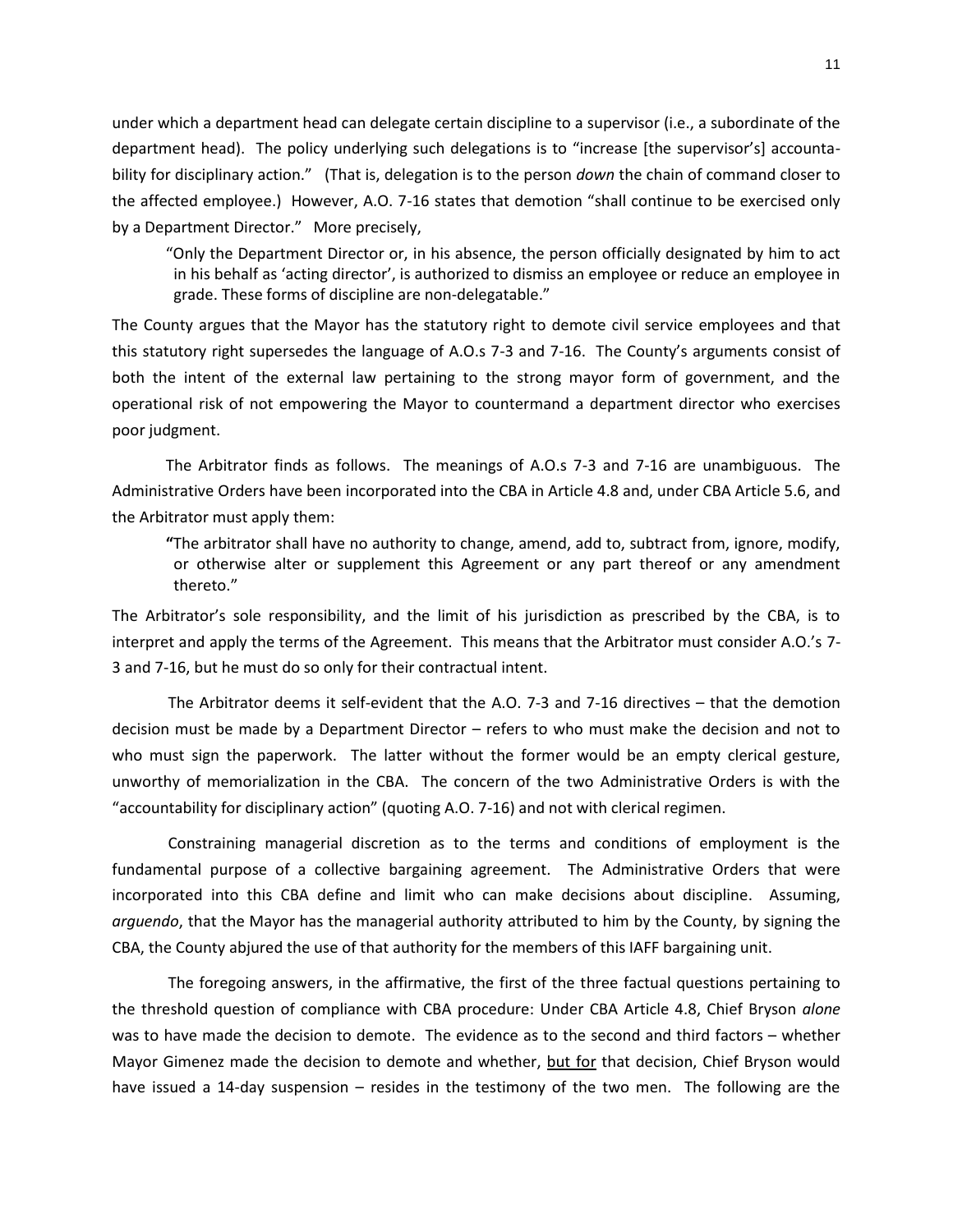portions of that testimony that the Arbitrator deems be the most relevant. The fuller contexts in which the statements were made appear in the accompanying footnotes:

# Chief Bryson

- A … it came down to taking Mr. Grievant down to firefighter or terminating him. Those were my choices.<sup>26</sup>
- Q Well, when you testified on direct that you had two choices, was that termination or demotion?
- A Those were the two choices that I had with the Mayor, that's right.
- Q So where did the fourteen-day suspension or the suspension go?...
- A I had two choices. I didn't have that as a choice… I knew I only had two choices.
- Q Well, who gave you the two choices?
- A Well, first of all, the Deputy Mayor told me to terminate Mr. Grievant. And I said I want -- I didn't feel that was the right thing to do. I said, is this a direct order? And he said, yes. And I said, well, I prefer it coming from the Mayor…

So… I did get a call from the Mayor after that, and I said "Are you telling me to terminate Grievant yourself and, if I don't do it, what's going to happen?" And the Mayor didn't tell me what's going to happen. He just said, "Yes, I'm telling you to terminate." ...

- Q Now, you did have another choice, didn't you, on this?
- A Yes. I could have taken the choice of resigning.
- Q You could have given him… [a] suspension?...
- A No, I didn't have option, I don't believe. If I would have taken that option, I would have just had to resign. 27

 $\overline{a}$ 

- Q And why did you, as the Fire Chief, ultimately, determine that a demotion was the appropriate level of discipline…?
- A Well, in all honesty, **it came down to taking Captain Grievant down to firefighter or terminating him. Those were my choices.**
- Q During this process, this discipline process, did you happen to speak with Mayor Carlos Gimenez?

A Yes.

- Q And during those conversations, did you discuss this case?
- A Yes.
- Q And did you discuss the level of discipline in this case?
- A Many times.
- Q And after your discussions with Mayor Gimenez, what did you, ultimately, decide?
- A I decided on the demotion versus the termination.
- 27 Cross examination of Chief Bryson by the Union:(Transcript, starting at page 241)
	- Q Now… did you have communication with Mayor Gimenez?
	- A Yes, I did… I said, the Grievant case is progressing and we're getting close. And he asked me what I thought as far as a recommended or what I was going to do for discipline? And I told him that I felt, after looking at work record of Grievant and his tenure with the Department, that I felt that a suspension would be in order…
	- Q Was there anything else exchanged?
	- A Yeah. That date was April, the 30<sup>th</sup>... [H]e said, we have to terminate Captain Grievant.
	- Q What'd you say?
	- A I said I don't agree with termination… He said, well, you go think about it…

<sup>26</sup> Direct examination of Chief Bryson by the County:(Transcript, starting at page 232)

Q … one of your duties and responsibilities as the Fire Chief is to determine the level of discipline in the cases that come before you? A That's correct.

Q Okay. And did you do that in this case?

A Yes, I did.

Q And do you believe that Captain Grievant should have been disciplined for the reasons set forth in the DAR and in the report?

A I thought Captain Grievant should have been disciplined, yes…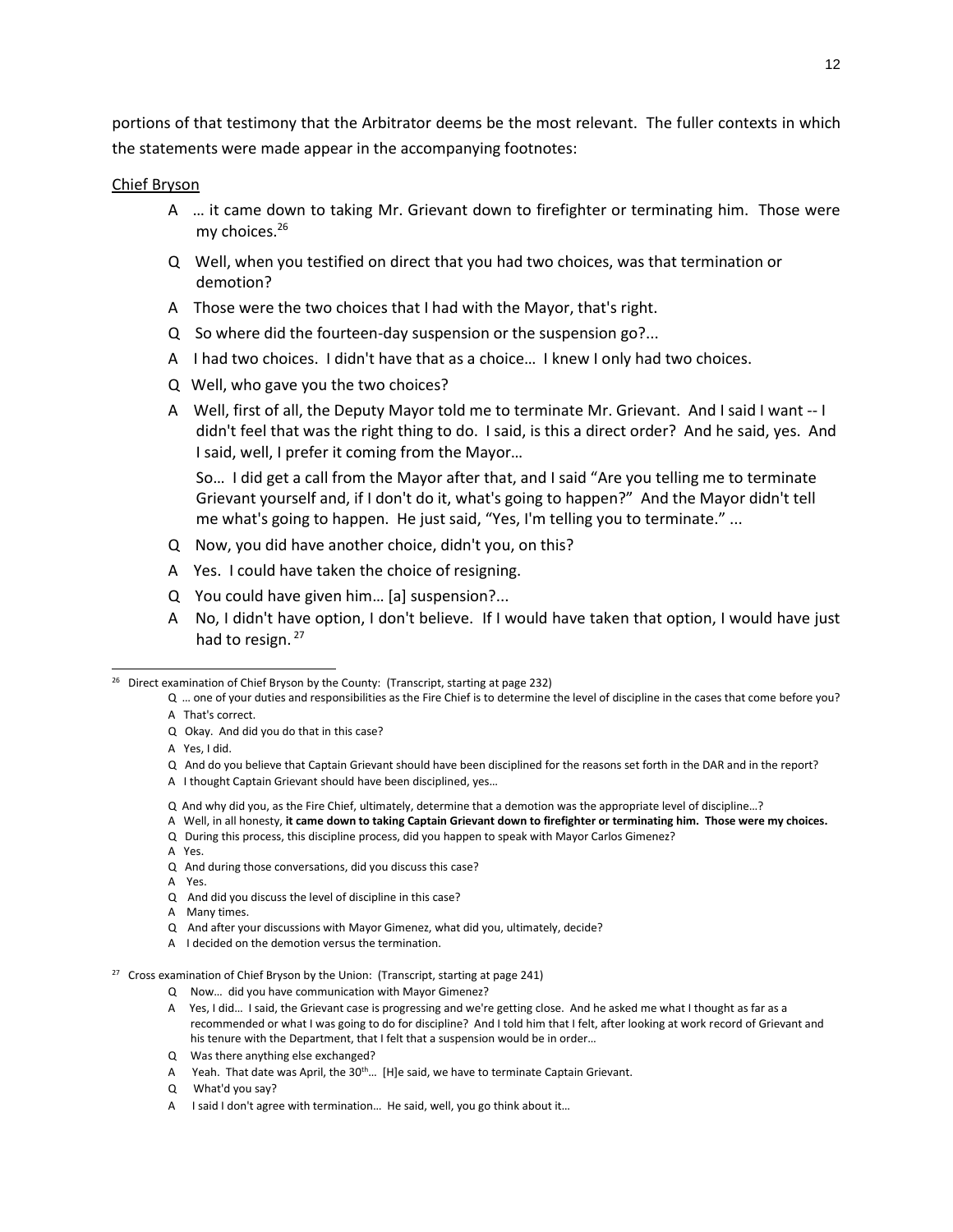- Q …you, ultimately, objectively determined that demotion was appropriate as set forth in your letter of May 14th, 2012?
- A I signed the letter. $^{28}$
- Q …Isn't it true that if the Mayor and Deputy Mayor were not involved in this matter, that you would have approved Chief Fernandez's recommendations for fourteen-day suspension?
- A Yes, that's true. $^{29}$

# Mayor Gimenez

l

- Q …As the strong mayor, what authority do you have now over employee discipline?
- A Well, most employee discipline is handled at the departmental level, but… I'm in charge of the directors and, basically, I guess, in charge of all of the departments. So, therefore, I believe I have the ultimate authority over discipline of every employee of Miami-Dade County…
- Q Now, ultimately, are you aware of what Fire Chief Bryson decided as to the level of discipline in this case?
- A Well, the ultimate decision was the demotion of Mr. Grievant back to firefighter.<sup>30</sup>
- **Q Well, when you testified on direct that you had two choices, was that termination or demotion?**
- **A Those were the two choices that I had with the Mayor, that's right.**
- **Q So where did the fourteen-day suspension or the suspension go …?**
- **A I had two choices. I didn't have that as a choice… I knew I only had two choices.**
- **Q Well, who gave you the two choices?**
- **A Well, first of all, the Deputy Mayor told me to terminate Captain Grievant. And I said I want -- I didn't feel that was the right thing to do. I said, is this a direct order? And he said, yes. And I said, well, I prefer it coming from the Mayor… So… I did get a call from the Mayor after that, and I said "Are you telling me to terminate Grievant yourself and, if I don't do it, what's going to happen?" And the Mayor didn't tell me what's going to happen. He just said, "Yes, I'm telling you to terminate." And when I got off the phone, I wrote him the appeal --**
- **Q Now, you did have another choice, didn't you, on this?**
- **A Yes. I could have taken the choice of resigning.**
- **Q You could have given him… [a] suspension?...**
- **A No, I didn't have option, I don't believe. If I would have taken that option, I would have just said to resign.**
- Q …[I]t was possible for you to write to approve [a]… fourteen-day suspension…? …
- A It would have been a choice. It would have been a choice of being insubordinate, and, yes, I could have done that. And whether it would have been resignation or termination [meaning Bryson's resignation or termination], you're right, that would have been a choice…
- 28 Redirect examination of Chief Bryson by the County:(Transcript, starting at page 257)
	- Q Now, you wouldn't sign on anything that you believe was improper?
	- A It wasn't improper.
	- Q Or illegal?
	- A It wasn't illegal.
	- Q And this was a difficult decision for you… is that fair to say?
	- A Absolutely.
	- Q And did you factor into the final decision the reaction from the community?
	- A Yes, I did, but I will tell you that I tried not to get overly involved in reactions and try to keep myself objective to make sure that the punishment fit the crime.
	- **Q And you, ultimately, objectively determined that demotion was appropriate as set forth in your letter of May 14th, 2012?**
	- **A I signed the letter.**
- <sup>29</sup> Recross examination of Chief Bryson by the Union: (Transcript, starting at page 258)
	- **Q …Isn't it true that if the Mayor and Deputy Mayor were not involved in this matter, that you would have approved Chief Fernandez's recommendations for fourteen-day suspension?**
	- **A Yes, that's true.**
- 30 Direct examination of Mayor Gimenez by the County:(Transcript, starting at page 52)
	- **Q …As the strong mayor, what authority do you have now over employee discipline?**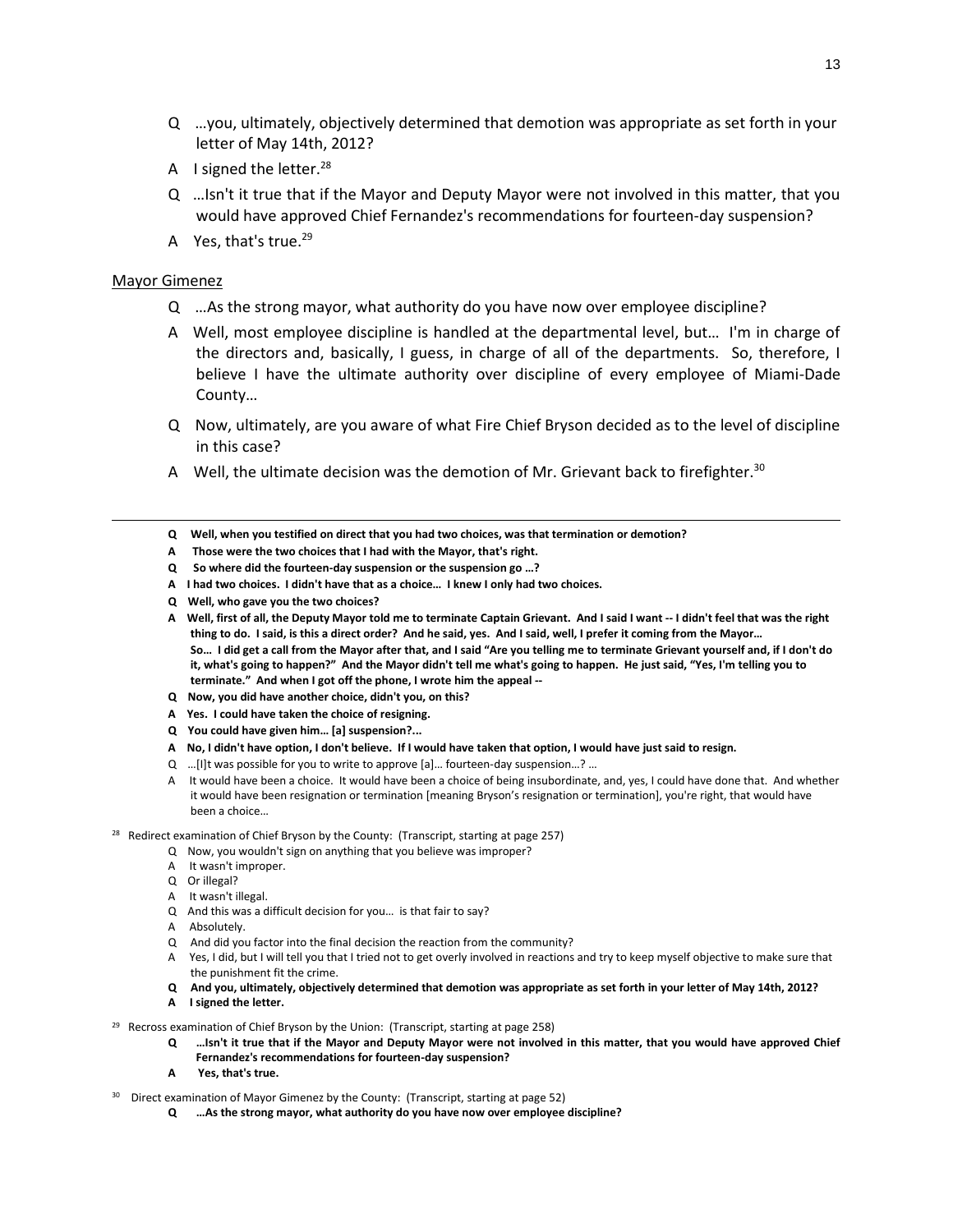- Q …Did you say that you had the ultimate authority to discipline?
- A Yes, I think I do… [At] the end of the day, I think I do have the ultimate say on discipline of Miami-Dade County… [The] department heads work for me. So at the end of the day… it's going to be my ultimate decision as to… what happens in those departments.
- Q … when did Chief Bryson's decision change from thoughts of suspension to demotion?...
- A … at the end, we sat down and we discussed it and we agreed on what the appropriate level should be. $31$

In sum, Chief Bryson testified that he had decided to suspend Mr. Grievant but that Mayor Gimenez instructed him to issue either a discharge or demotion, and that he – Bryson – demoted Mr. Grievant because he believed that, if he were to do otherwise, he would be fired or have to resign. Asked whether he had "objectively determined" that demotion was appropriate, Chief Bryson conspicuously evaded answering the question; he instead testified "I signed the letter." Mayor Gimenez did not testify that the decision to demote Mr. Grievant had been solely Captain Bryson's, and reiterated that he – Mayor Gimenez – possessed the authority to have made the demotion decision himself. The only testimony in which Mayor Gimenez attributed the demotion decision to Captain Bryson was his statement that, "…we agreed on what the appropriate level should be." Again, A.O 7-16 states that "Approval of the dismissal or demotion of an employee shall continue to be exercised only by a Department Director."

The Arbitrator finds the testimony of both Mayor Gimenez and Chief Bryson to have been truthful and credible. Based upon their testimony, the Arbitrator finds that Chief Bryson believed that if he did not fire or demote Captain Grievant, he would be discharged. That constraint upon Chief Bryson's independent judgment constituted a violation of the parties' CBA contractual intent for A.O. 7- 3 and A.O. 7-16.

The Arbitrator makes no finding as to whether the Mayor possesses the authority, under the *Charter* or regulations of Miami-Dade County, to discipline civil service employees. Nor does the

- **Q Now, ultimately, are you aware of what Fire Chief Bryson decided as to the level of discipline in this case?**
- **A Well, the ultimate decision was the demotion of Captain Grievant back to firefighter.**

- **Q …Did you say that you had the ultimate authority to discipline?**
- **A Yes, I think I do.**

l

**A Well, most employee discipline is handled at the departmental level, but… I'm in charge of the directors and, basically, I guess, in charge of all of the departments. So, therefore, I believe I have the ultimate authority over discipline of every employee of Miami-Dade County…**

 $31$  Cross examination of Mayor Gimenez by the Union: (Transcript, starting at page 52)

Q Doesn't the Code say the department head disciplines?

A It may, but I think probably most of that Code was written under the old -- the old not strong mayor form of government. So **at the end of the day, I think I do have the ultimate say on discipline of Miami-Dade County…**

Q By the express language of the Code that's in existence, isn't it true that your authority to discipline is limited to the department heads?

A I don't believe so. I think **the department heads work for me. So at the end of the day… it's going to be my ultimate decision as to… what happens in those departments.**

**Q … when did Chief Bryson's decision change from thoughts of suspension to demotion?...**

**A … at the end, we sat down and we discussed it and we agreed on what the appropriate level should be.**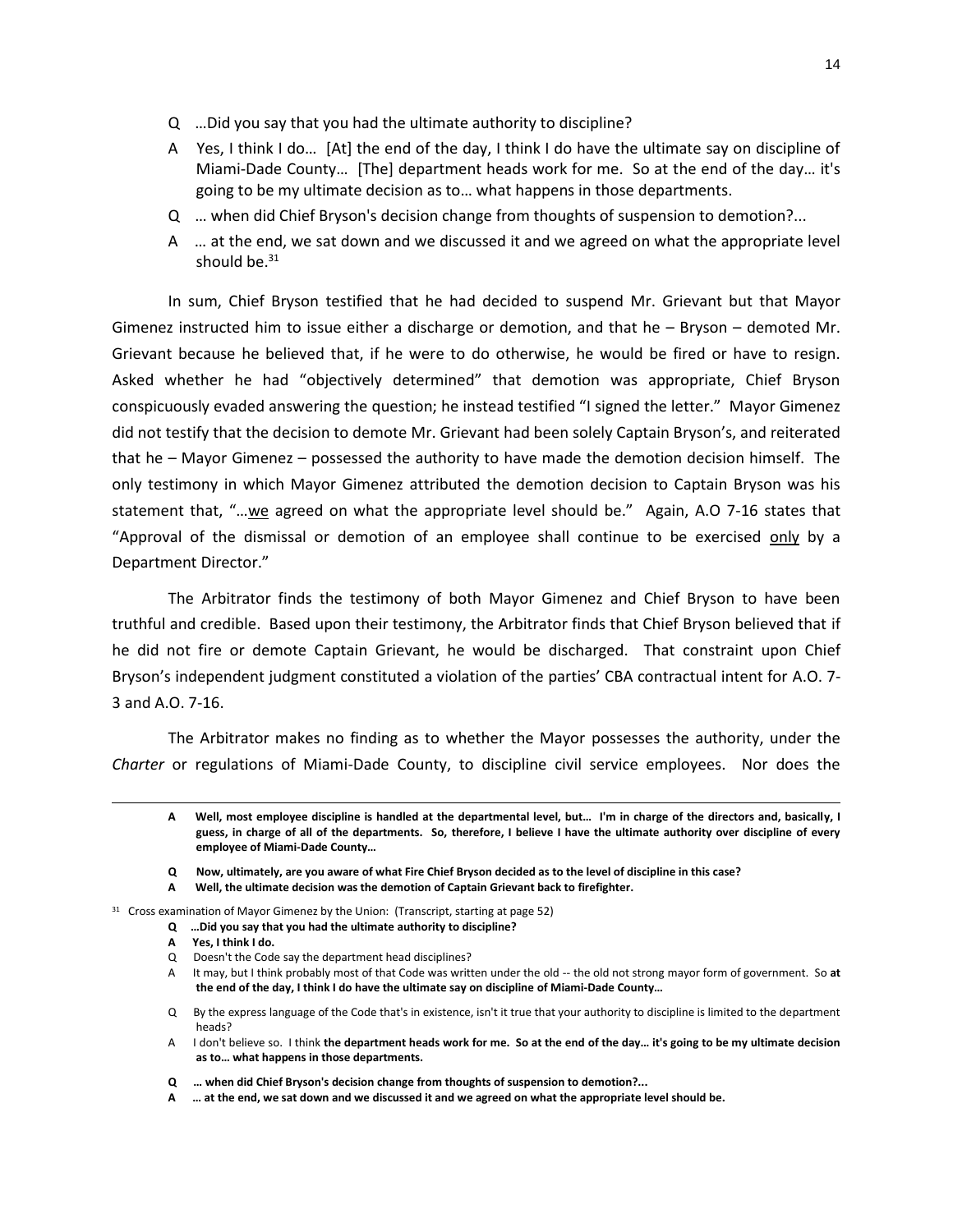Arbitrator attribute to the Mayor any purpose other than to have done what he believed to have been the right and necessary thing.

The Arbitrator observes that there was substantial public attendance at each day of the arbitration hearing. Most of those present were there to see justice done. The Arbitrator has neither the responsibility nor the authority to do justice. Nor was he engaged for that purpose. His role is to apply the terms of the collective bargaining agreement. Were he to stray from that role in pursuit of justice, the victory would be short-lived; his decision would be overturned by the first reviewing court.

The remedy for a breach of contract is to make the injured party whole. Under the CBA, Mr. Grievant, as a member of this IAFF bargaining unit, had the contractual right to have Chief Bryson alone determine whether demotion was warranted.

If the answer to the question of how Chief Bryson, if uncoerced, would have made that decision were unclear, the Arbitrator would remand the case to Chief Bryson with the instruction that he issue discipline as prescribed by the CBA. But the hearing transcript of how Chief Bryson would have ruled, but for the Mayor's instruction, is clear:

- Q …Isn't it true that if the Mayor and Deputy Mayor were not involved in this matter, that you would have approved Chief Fernandez's recommendations for fourteen-day suspension?
- A Yes, that's true.

l

The Arbitrator finds that Mr. Grievant's misconduct constituted, *prima facie*, just cause for such a 14-day suspension.<sup>32</sup>

<sup>&</sup>lt;sup>32</sup> The Arbitrator does not have the authority, under the CBA, to increase discipline. Grievances of penalty are a one-way street; employers don't get to grieve disciplinary actions that they believe to be too lenient. CBA's don't contain such provisions, likely because discipline is issued by an agent of the employer who is vested with the authority to make the decision.